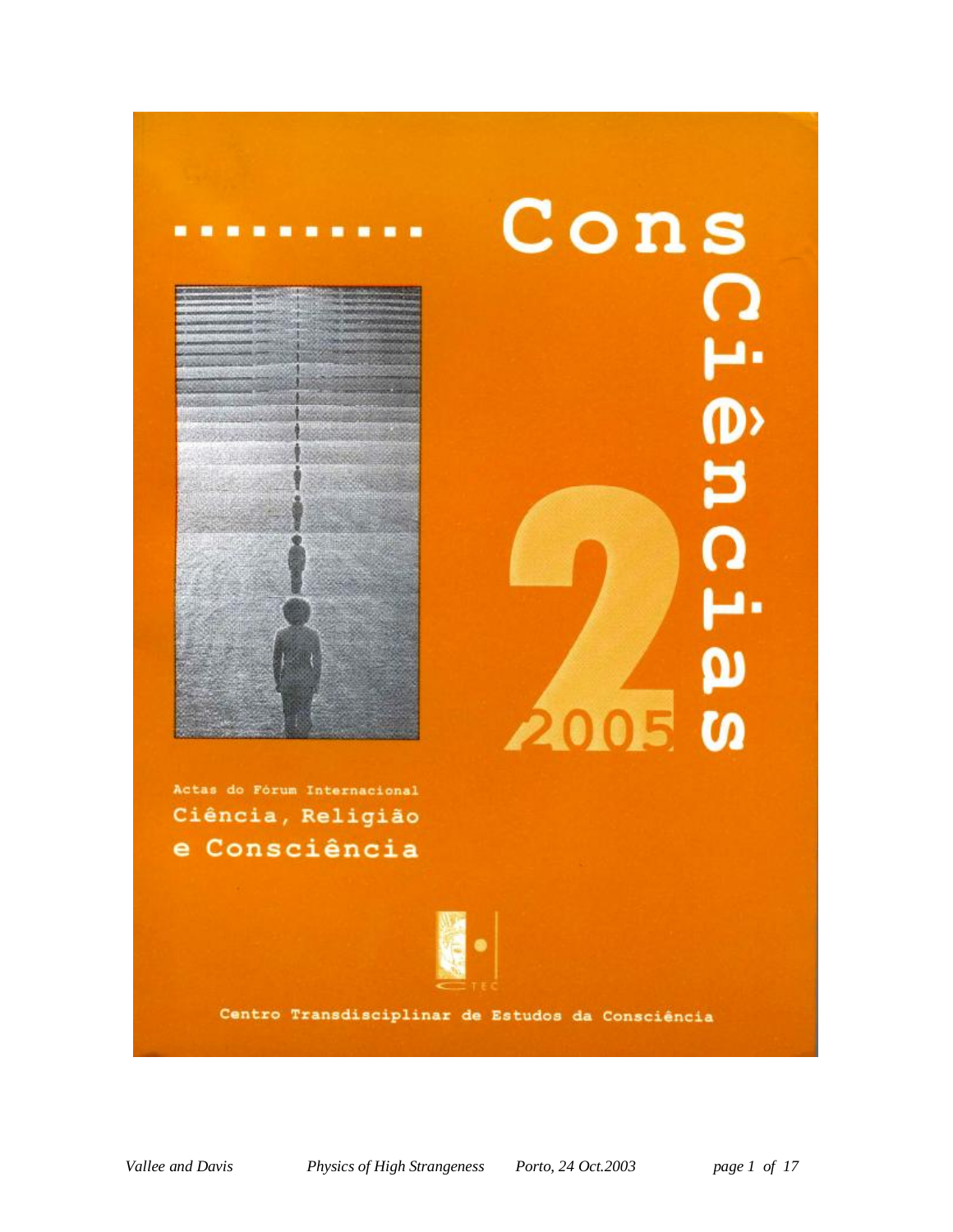# **Incommensurability, Orthodoxy and the Physics of High Strangeness: A 6-layer Model for Anomalous Phenomena**

Jacques F. Vallee and Eric W. Davis (\*)

#### **Abstract**

**The main argument presented in this paper is that the continuing study of unidentified aerial phenomena ("UAP") may offer an existence theorem for new models of physical reality. The current SETI paradigm and its "assumption of mediocrity" place restrictions on forms of non-human intelligence that may be researched. A similar bias exists in the ufologists' often-stated hypothesis that UAP, if real, must represent space visitors. Observing that both models are biased by anthropomorphism, the authors attempt to clarify the issues surrounding "high strangeness" observations by distinguishing six layers of information that can be derived from UAP events, namely (1) physical manifestations, (2) anti-physical effects, (3) psychological factors, (4) physiological factors, (5) psychic effects and (6) cultural effects. In a further step they propose a framework for scientific analysis of unidentified aerial phenomena that takes into account the incommensurability problem.** 

\_\_\_\_\_\_\_\_\_\_\_\_\_\_

<sup>(\*)</sup> Based on a presentation at the Forum on "Science, Religion and Consciousness" at the University Fernando Pessoa, Porto (Portugal) 24 October 2003.

Jacques Vallée has a Ph.D. in computer science; Eric Davis holds a Ph.D. in physics. Both are consulting members of the National Institute for Discovery Science, Las Vegas, Nevada.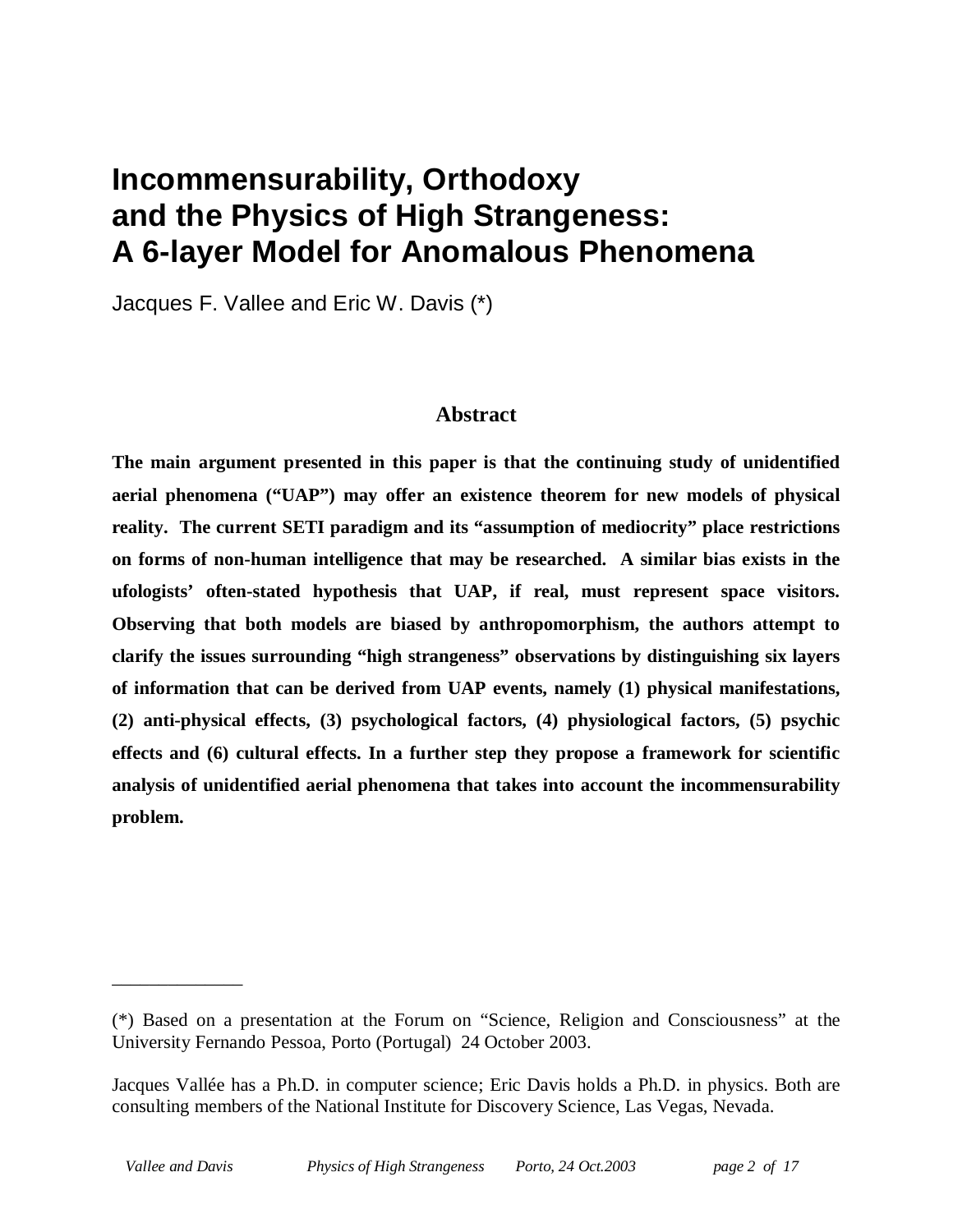## **The Challenge of High Strangeness**

The rational study of reported cases of Unidentified Aerospace Phenomena (UAP) is currently at an impasse. This situation has as much to do with the incomplete state of our models of physical reality as it does with the complexity of the data. A primary objection to the reality of UAP events among scientists is that witnesses consistently report objects whose seemingly absurd behavior "cannot possibly" be related to actual phenomena, even under extreme conditions. Skeptics insist that intelligent extraterrestrial (ETI) visitors simply would not perpetrate such antics as are reported in the literature. This argument can be criticized as an anthropocentric, self-selected observation resulting from our own limited viewpoint as 21st century Homo Sapiens trying to draw conclusions about the nature of the universe. Nonetheless, the high strangeness of many reports must be acknowledged.

 Advocates of UAP reality, on the other hand, generally claim that the Extra-Terrestrial Hypothesis (ETH) centered on interstellar travelers from extrasolar systems visiting the Earth is the most likely explanation for the objects and the entities associated with them. This argument, too, can be challenged on the basis of the witnesses' own testimony: Ufologists have consistently ignored or minimized reports of seemingly absurd UAP behaviors that contradict the ETH, by selectively extracting data that best fits their agenda or version of the ETH. Thus the ETH, just like the skeptical argument, is based on anthropocentric self-selection (Vallee, 1990). Here we are witnessing an interesting overlap between the SETI and UAP paradigms: each excludes consideration of the other when laying claim to the legitimate search for and contact with potential non-human intelligence.

 In the view of the authors, current hypotheses are not strange enough to explain the facts of the phenomenon, and the debate suffers from a lack of scientific information. Indeed, from the viewpoint of modern physics, our Cosmic Neighborhood could encompass other (parallel) universes, extra spatial dimensions and other time-like dimensions beyond the common 4 dimensional spacetime we recognize, and such aspects could lead to rational explanations for apparently "incomprehensible" behaviors on the part of visitors to our perceived continuum. As it attempts to reconcile theory with observed properties of elementary particles and with discoveries at the frontiers of cosmology, modern physics suggests that mankind has not yet discovered all of the universe's facets, and we must propose new theories and experiments in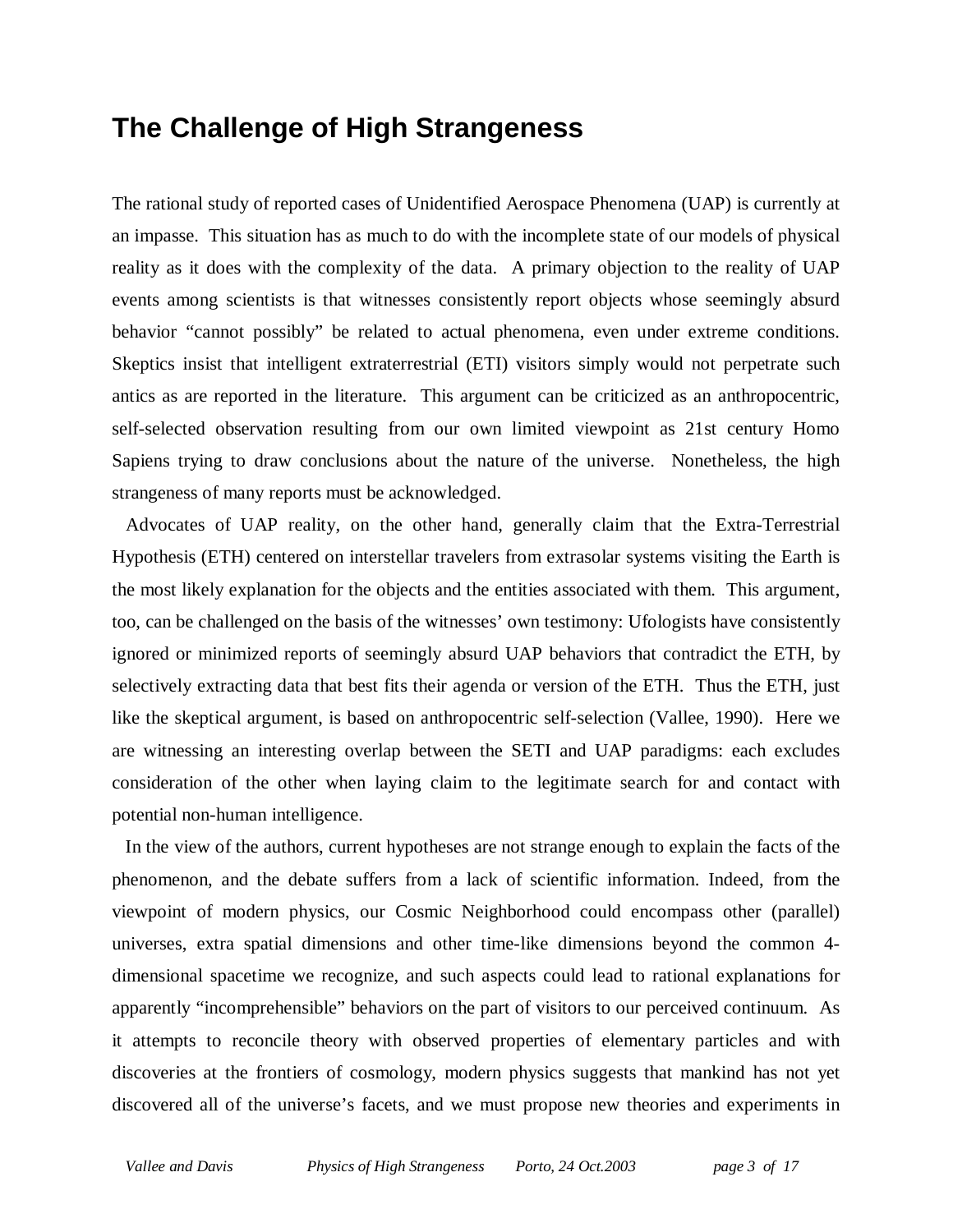order to explore these undiscovered facets. *This is why continuing study of reported UAP events is important: It may provide us with an existence theorem for new models of physical reality.* 

 Much of the recent progress in cosmological concepts is directly applicable to the UAP problem: Traversable wormholes (3-dimensional hypersurface tunnels) have now been derived from Einstein's General Theory of Relativity (Morris and Thorne, 1988; Visser, 1995). In particular, it has been shown that Einstein's General Theory of Relativity does not in any way constrain spacetime topology, which allows for wormholes to provide traversable connections between regions within two separate universes or between remote regions and/or times within the same universe. Mathematically it can also be shown that higher-dimensional wormholes can provide hypersurface connections between multidimensional spaces (Rucker, 1984; Kaku, 1995). Recent quantum gravity programs have explored this property in superstring theory, along with proposals to theoretically and experimentally examine macroscopic-scale extra-dimensional spaces (Schwarzschild, 2000). Thus it is now widely acknowledged that the nature of our universe is far more complex than observations based on anthropocentric self-selection portend. In this respect, ufologists and SETI researchers appear to be fighting a rear-guard battle. Both suffer from identical limitations in the worldview they bring to their own domains, and to their antagonism.

### **Anthropocentric Bias in the SETI and UAP Paradigms**

The anthropocentric biases in the SETI program are evident in the present search paradigm. Historically the founders of SETI defined the search paradigm from a series of complex arguments and assumptions that led to the creation of a "SETI orthodox view" of interstellar communication while applying the "assumption of mediocrity" to our known present technological capabilities (Oliver et al., 1973).

 This approach was predicated on the notion that it was economically cheaper and technologically easier to generate and receive radio-wave photons for interstellar signaling rather than engage manned interstellar travel or robotic probes. Indeed the latter was considered economically and technologically improbable within the "SETI orthodox view". This has led to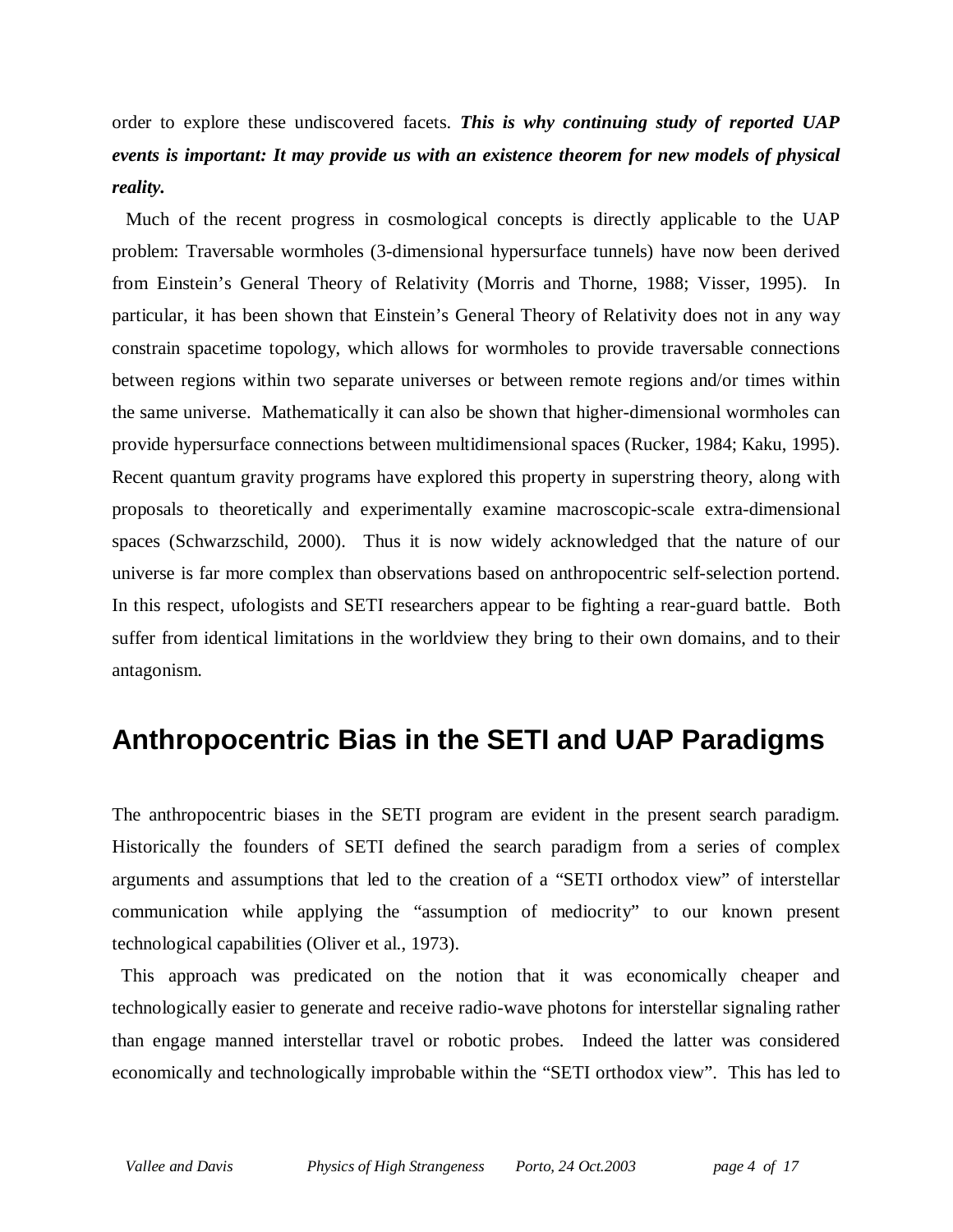four decades of the SETI program following a dominantly radio/microwave (RMW) oriented search scheme.

 Given the failure of this initial approach, in the last two decades alternative SETI programs have been proposed. They exploit coherent laser optical/IR (COSETI), holographic signals and worldwide web detection schemes, as well as ideas to search for ETI artifacts (SETA, or astroarchaeology) and visiting probes (SETV, V=visitation) in the solar system or on Earth (Tough, 2000).

 There are new proposed search schemes based on the application of high-energy (particle) physics detection, such as modulated neutrino beams, X-rays, gamma rays, and cosmic rays, etc. Other search schemes propose looking for artificially generated excess radiation emissions from astronomical bodies in space or for high-energy radiation starship exhaust trails (G. Matloff, personal communication, 1998).

 These new programs have been at odds with members of the dominant RMW-SETI program, possibly because of concern over having to share scarce resources or compete with other non-RMW programs for the very limited private funding available for overall SETI research.

 The community of UAP researchers is also driven by its own orthodoxy, which is only violated at great personal risk to the critic who proposes a deviant view, and by its own "principle of mediocrity" when attempting to categorize and hypothesize explanations for the phenomenon. For this reason we prefer to use the term "UAP" rather than the more common "UFO", which is immediately associated with the idea of space visitors in the mind of the public and media. Yet a bridge could be formed between the disparate SETI and UFOlogy communities if both would only recognize a simple fact: *No experiment can distinguish between phenomena manifested by visiting interstellar (arbitrarily advanced) ETI and intelligent entities that may exist near Earth within a parallel universe or in different dimensions, or who are (terrestrial) time travelers*.

 Each of these interesting possibilities can be manifested via the application of the physical principle of traversable wormholes since they theoretically connect between two different universes, two remote space locations, different times and dimensions (Davis, 2001). Traversable wormholes are but one example of new physical tools that are available or on the horizon for consideration of interuniversal, interstellar, interdimensional or chronological travel.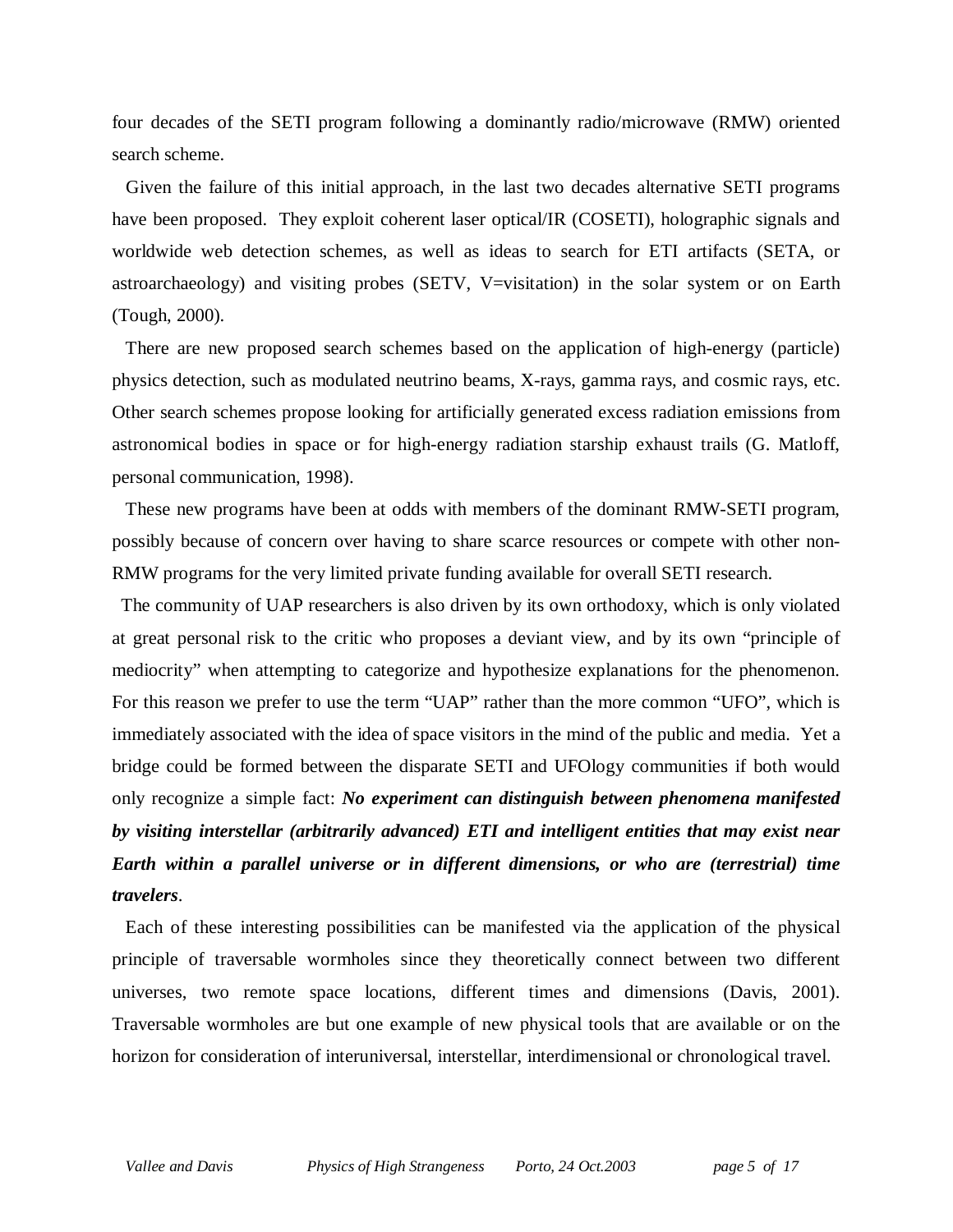This leads the present authors to speculate that a new synthesis can be found by examining the full context of the UAP phenomenon -- including its apparently "absurd" characteristics -- in terms of a six-layer model. The model uses the framework of the incommensurability problem and concepts borrowed from semiotics.

### **UAP - The Need for a Unified Approach**

What we present here is a new framework for UAP analysis that takes into account the lessons from SETI. In any scientific question it must be possible to ascertain to what extent a hypothesis, when tested and proven to be true, actually "explains" the observed facts. In the case of UAP, however, as in physics generally, a hypothesis may well be "proven true" while an apparently contradictory hypothesis is also proven true. Thus the hypothesis that the phenomenon of light is caused by particles is true, but so is the opposite hypothesis that it is caused by waves. We must be prepared for the time when we will be in a position to formulate scientific hypotheses for UAP, and then we may face a similar situation.

 The framework we present here is based on such an apparent contradiction, because we will argue that UAP can be thought of both as physical and as "psychic". We hope that it will prove stimulating as a unified approach to a puzzling phenomenon that presents both undeniable physical effects suggesting a technological device or craft *and* psychic effects reminiscent of the literature on poltergeists and psychokinetic phenomena. Here we use the word "psychic" in the sense of an interaction between physical reality and human consciousness.

 The feeling of absurdity and contradiction in these two aspects is not worse than scientific puzzlement during the particle/wave or, more recently, quantum entanglement and multidimensional transport controversies. The contradiction has to do with the inadequacy of our language to grasp a phenomenon that defies our attempts at classification.

### **The Six Layers of UAP Analysis**

 Let us consider the characteristics of the sightings that are not explained by trivial natural causes; we can recognize six major "layers" in terms of our perceptions of these characteristics,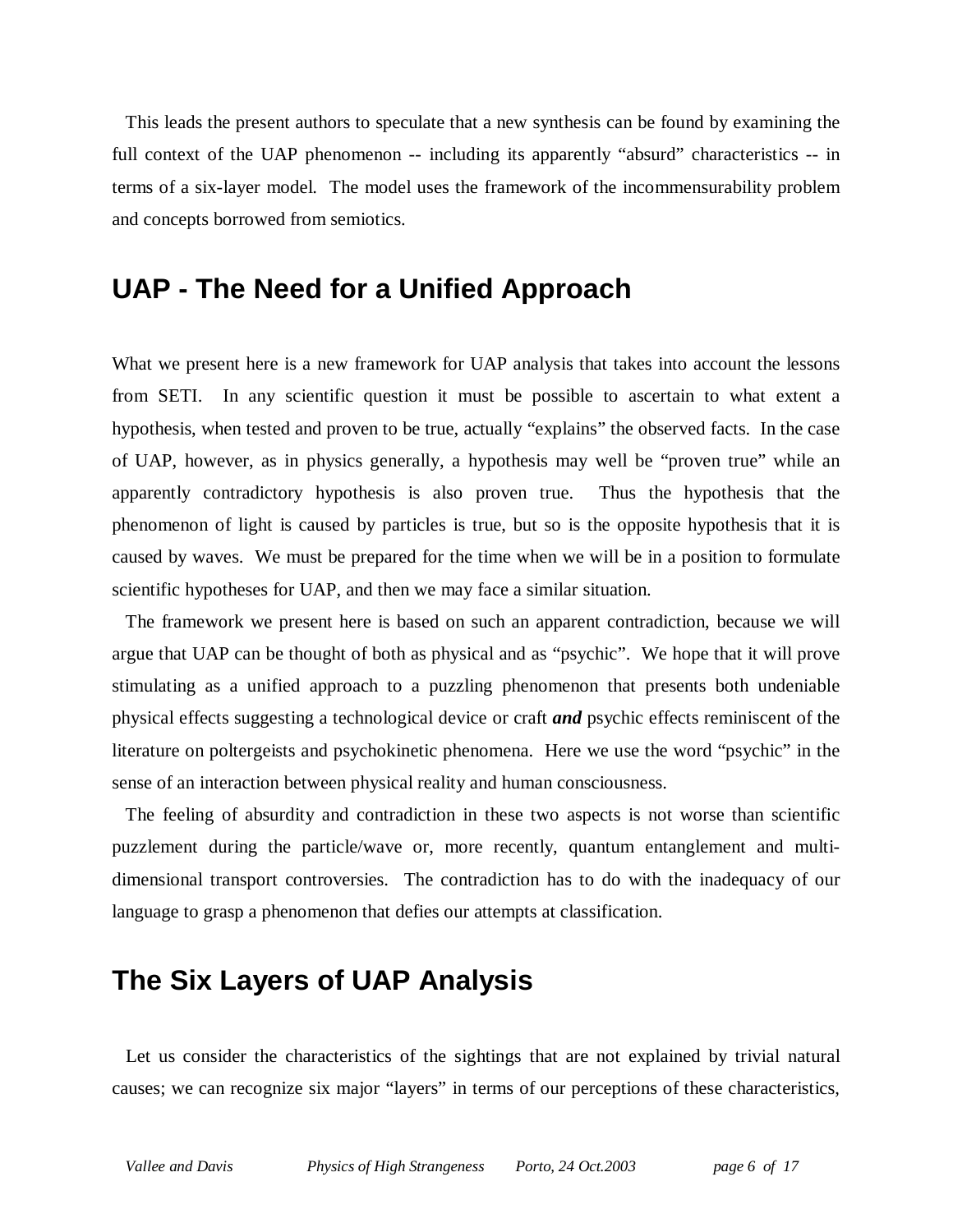as they can be extracted from earlier works about UAP phenomenology (Vallee, 1975a, 1975b) or from the current NIDS database.

**Layer I:** First of all is the *physical layer*, evident in most accounts describing an object that:

- Ø occupies a position in space, consistent with geometry
- Ø moves as time passes
- $\boldsymbol{\emptyset}$  interacts with the environment through thermal effects
- Ø exhibits light absorption and emission from which power output estimates can be derived
- Ø produces turbulence
- Ø when landed, leaves indentations and burns from which mass and energy figures can be derived
- Ø gives rise to photographic images
- Ø leaves material residue consistent with Earth chemistry
- Ø gives rise to electric, magnetic and gravitational disturbances

Thus UAP, in a basic physical sense, are consistent with a technology centered on a craft that appears to be using a revolutionary propulsion system.

**Layer II:** For lack of an adequate term we will call the second layer *anti-physical*. The variables are the same as those in the previous category but they form patterns that conflict with those predicted by modern physics: Objects are described as physical and material but they are also described as:

- Ø sinking into the ground
- Ø shrinking in size, growing larger, or changing shape on the spot
- Ø becoming fuzzy and transparent on the spot
- Ø dividing into two or more craft, several of them merging into one object at slow speed
- Ø disappearing at one point and appearing elsewhere instantaneously
- Ø remaining observable visually while not detected by radar
- Ø producing missing time or time dilatation
- Ø producing topological inversion or space dilatation (object was estimated to be of small exterior size/volume, but witness(s) saw a huge interior many times the exterior size)
- Ø appearing as balls of colored, intensely bright light under intelligent control

**Layer III:** The third layer has to do with the *psychology* of the witnesses and the *social* conditions that surround them. Human observers tend to see UAP while in their normal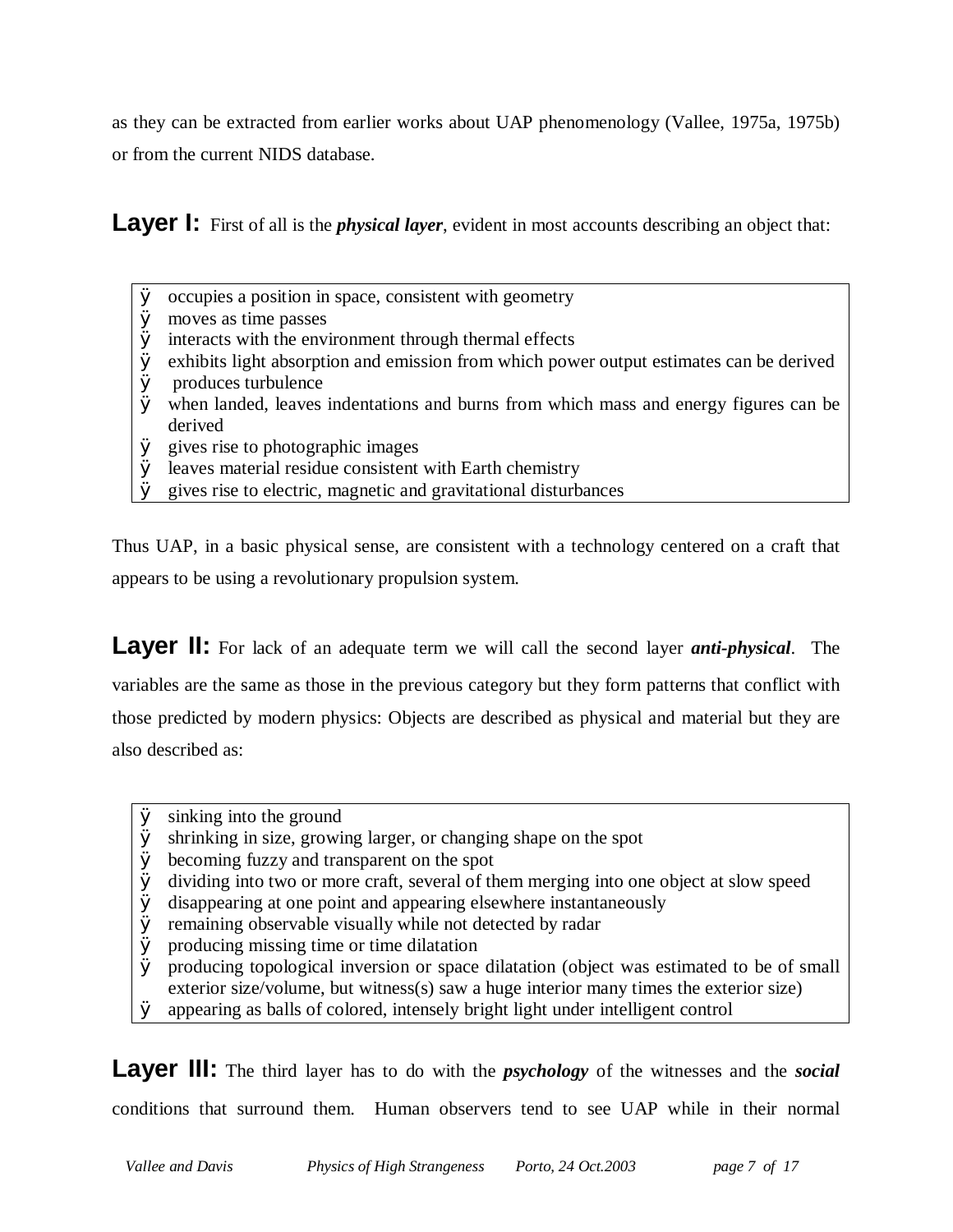environment and in normal social groupings. They perceive the objects as non-conventional but they try to explain them away as common occurrences, until faced with the inescapable conclusion that the object is truly unknown.

**Layer IV:** *Physiological* reactions are another significant layer of information. The phenomenon is reported to cause

- Ø sounds (beeping, buzzing, humming, sharp/piercing whistling, swooshing/air rushing, loud/deafening roaring, sound of a storm, etc.)
- Ø vibrations
- Ø burns
- Ø partial paralysis
- Ø extreme heat or cold sensation
- Ø odors (powerful, sweet or strange fragrance, rotten eggs, sulphurous, pungent, musky, etc.)
- Ø metallic taste
- Ø pricklings
- Ø temporary blindness when exposed to the objects' light
- Ø nausea
- Ø bloody nose and/or ears; severe headache
- Ø difficulty in breathing
- Ø loss of volition
- Ø drowsiness in the days following a close encounter

Layer V: The fifth category of effects can only be labeled *psychic* because it involves a class

of phenomena commonly found in the literature of parapsychology, such as

- Ø impressions of communication without a direct sensory channel
- Ø poltergeist phenomena: motions and sounds without a specific cause, outside the observed presence of a UAP
- Ø levitation of the witness or of objects and animals in the vicinity
- Ø maneuvers of a UAP appearing to anticipate the witness' thoughts
- Ø premonitory dreams or visions
- $\emptyset$  personality changes promoting unusual abilities in the witness
- Ø healing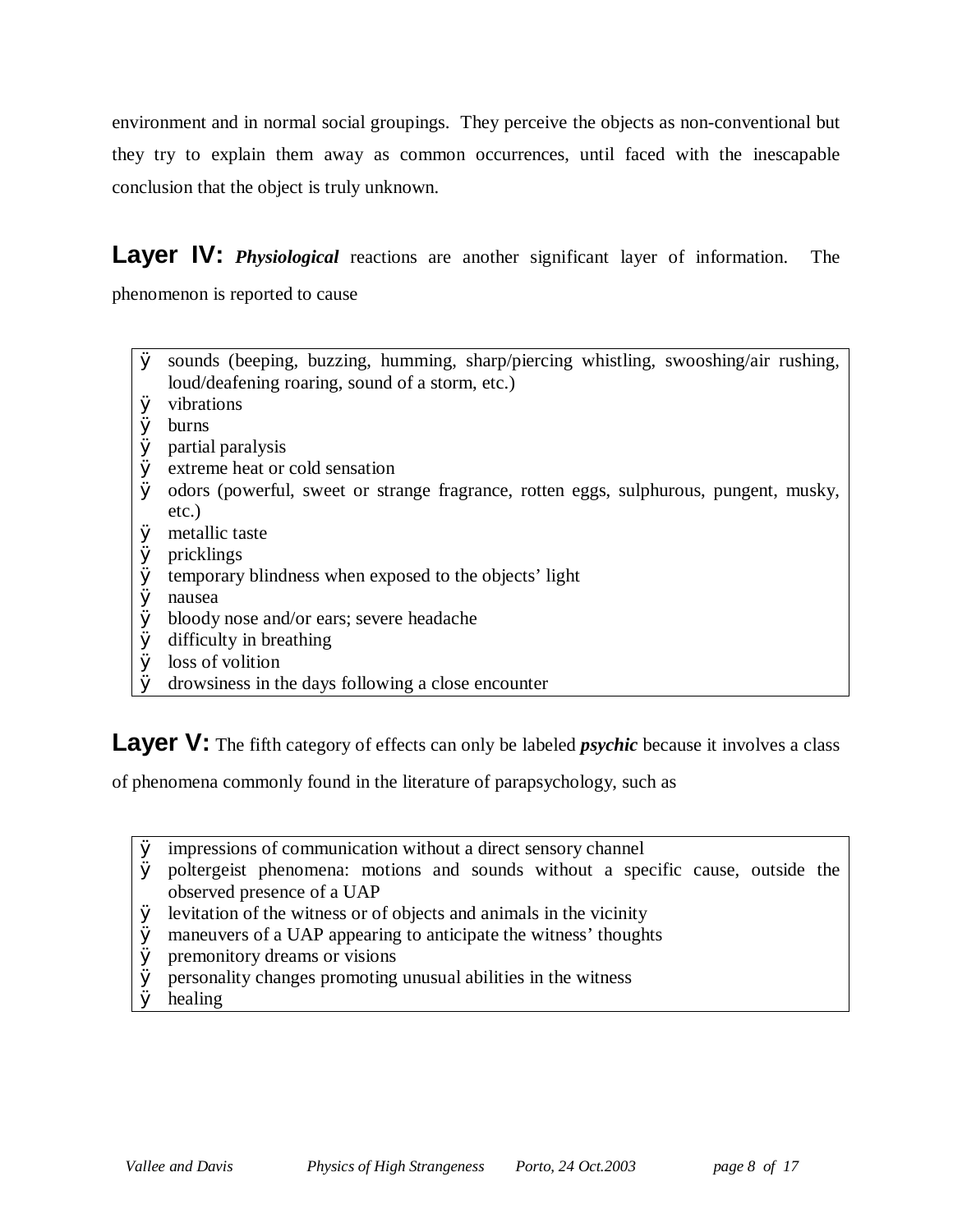**Layer VI:** The sixth category could be called *cultural*. It is concerned with society's reactions to the reports, the way in which secondary effects (hoaxes, fiction and science-fiction imagery, scientific theories, cover-up or exposure, media censorship or publicity, sensationalism, etc.) become generated, and the attitude of members of a given culture towards the concepts that UAP observations appear to challenge. The greatest impact of the phenomenon has been on general acceptance of the idea of life in space and a more limited, but potentially very significant, change in the popular concept of non-human intelligence.

### **Possible Nature of UAP Technology**

A framework for scientific hypothesis on the UAP observations can be built on the identification (admittedly very coarse) of the six major layers of UAP effects. If we must formulate a view of the problem in a single statement at this point, that statement will be:

*Everything works as if UAPs were the product of a technology that integrates physical and psychic phenomena and primarily affects cultural variables in our society through manipulation of physiological and psychological parameters in the witnesses.* 

This single statement can be developed as follows:

- a) The phenomenon is the product of a technology. During the observation, the UAP is a real, physical, material object. However, it appears to use either very clever deception or very advanced physical principles, resulting in the effects we have called "anti-physical", which must eventually be reconciled with the laws of physics.
- b) The technology triggers psychic effects either purposely or as a side effect of its manifestations. These consciousness phenomena are now too common to be ignored or relegated to the category of exaggerated or ill-observed facts. All of us who have investigated close-range sightings have become familiar with these effects.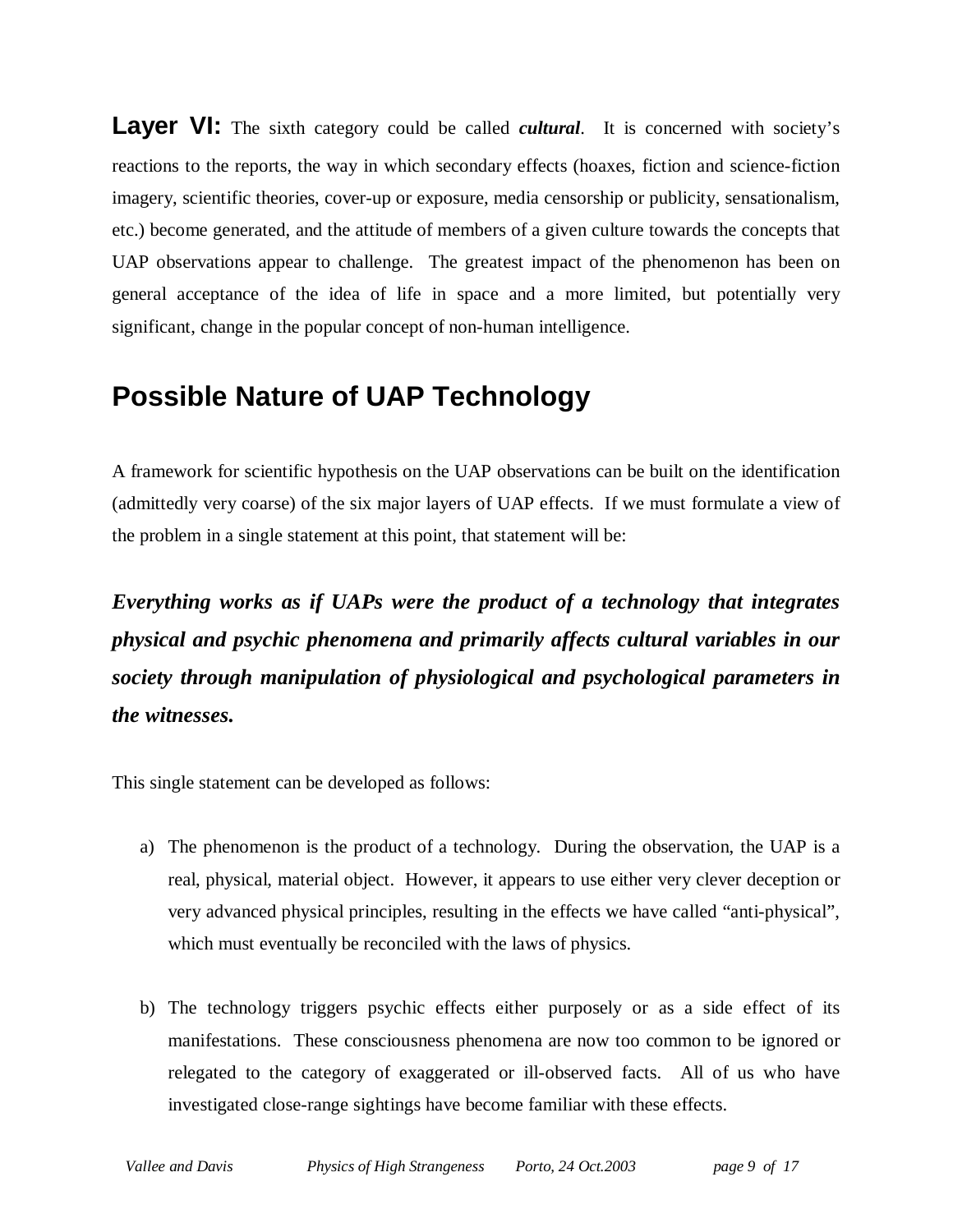c) The purpose of the technology may be cultural manipulation – possibly but not necessarily under control of a form of non-human intelligence – in which case the physiological and psychological effects are a means to that end. But the parapsychologist with a Jungian framework may argue that the human collective unconscious is also a potential source of such effects – without the need to invoke alien intervention.

# **The Incommensurability Problem**

The above considerations bring us back to a discussion of the SETI paradigm. Many SETI workers now realize that we cannot be so presumptuous as to assume that ET cultures, possessing a cognitive mismatch with us, will behave as humans do in the  $21<sup>st</sup>$  century. Specifically, there is no reason to restrict them to radio-based communications technology and to exclude travel through interstellar space or the sending of automated probes. Thus the SETV/SETA program overlaps ETH-based UFOlogy. Both are dedicated to detecting nonhuman intelligence on or near the Earth, demonstrating a paradigm shift away from the "SETI orthodox view" and principle of mediocrity.

 The view that ETs and humans may have such divergent ways of conceptualizing the world that there can be no mutual understanding is referred to as the "Incommensurability Problem" in the SETI literature (Vakoch, 1995; D. A. Vakoch, private communication, 1999). The cognitive mismatch or Incommensurability Problem between human and ET cultures will guarantee that the latter will develop communication techniques other than radio. ET cultures may be sending radio and optical signals to Earth now but they may also be sending signals in a variety of other forms such as holographic images, psychic or other consciousness-related signals, modulated neutrinos, gamma ray bursters, wormhole-modulated starlight caustics, signals generated by gravitational lensing techniques, modulated X-rays, quantum teleported signals, or some quantum field theoretic effect, etc. The Incommensurability Problem even applies to the problem of understanding UAP manifestations within the framework of the ETH.

 At the core of the Incommensurability Problem is the view that no intelligent species can understand reality without making certain methodological choices, and that these choices may vary from civilization to civilization (Vakoch, 1995). If ETs and UAP entities have different biologies and live in considerably different environments from humans, they may well have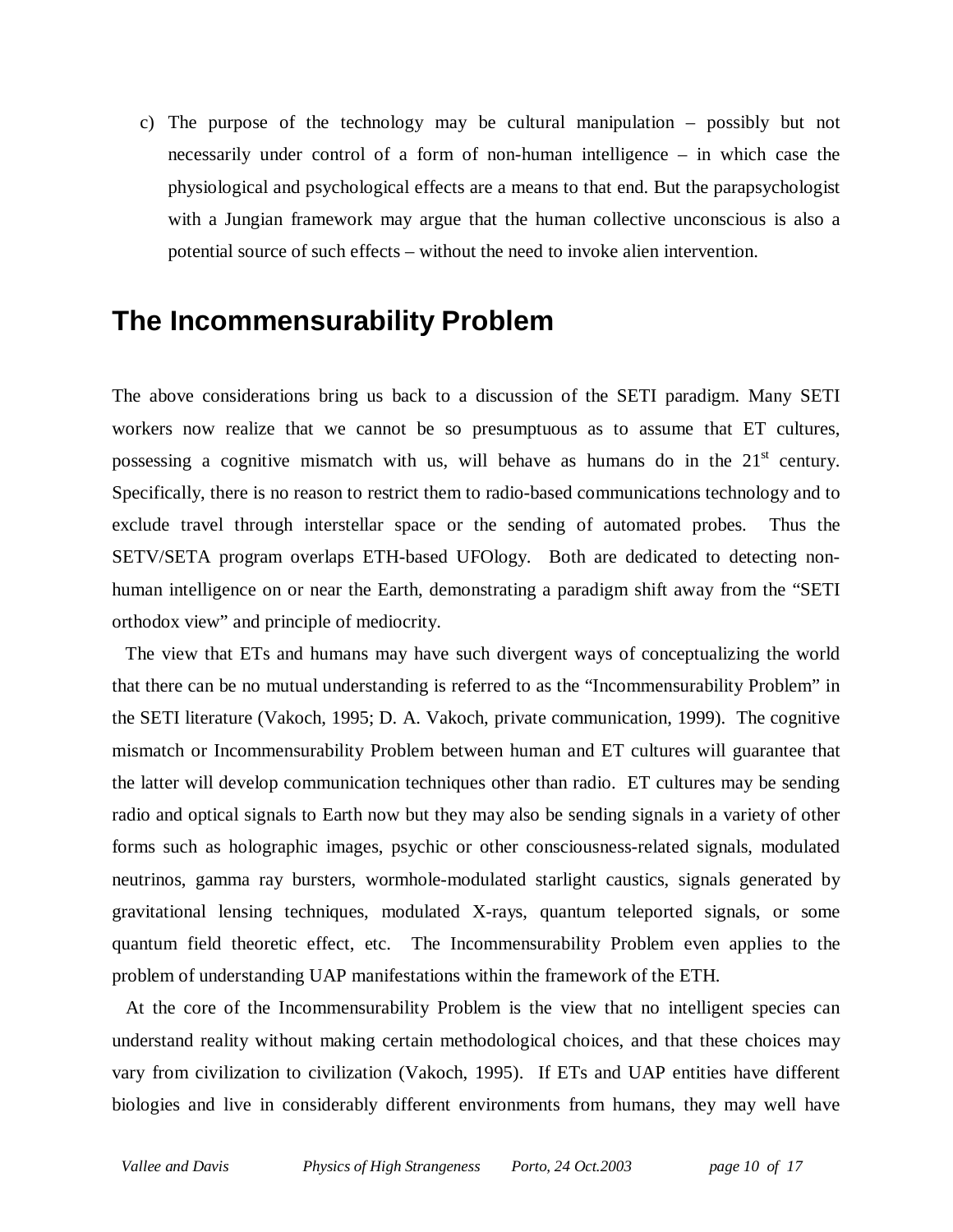different goals for their science, and radically different criteria for evaluating the success of their science. Their explanatory mechanisms, their predictive concerns, their modes of control over nature might all be very different, and their means of formulating models of reality should be expected to differ drastically from ours (Rescher, 1985).

 In this regard, there is one additional feature that needs to be mentioned in support of alternative SETI paradigms. The SETI program's encryption/decryption emphasis on pictorial images or messages is predicated on the assumption that ETs have sight like humans vis-a-vis the "SETI orthodox view" (Oliver et al., 1973). We observe that this emphasis is not so much a reflection of the primacy of vision in humans, but rather a reflection of the philosophical assumptions about the proper means of gaining knowledge. Hence, anthropocentric selfselection becomes manifest within the SETI and UFOlogy "orthodox view".

 Michel Foucault asserts that human reliance on science is based on studying visible characteristics of objects (Foucault, 1966). The belief that true knowledge must be acquired from sight originated in the 17th century. This emphasis on sight led to eliminating the other senses as potentially valuable sources of scientific information.

 Without even raising the question of whether ETs or UAP entities can "see", we may be wise not to overestimate the importance of pictorial representations for them. The same applies for ET/UAP transmissions to us. We can see and gain knowledge by sight, but ET/UAP signals potentially bombarding the Earth could be misunderstood, unrecognized or undetected because we are not employing paradigms involving our other modalities, such as psychic functioning. Many examples of this are found in interactions between humans from different cultures (Highwater, 1981).

 Because we cannot be certain of the nature of ET/UAP recipients of our deliberate messages and they cannot be certain of our nature when sending us their messages *a priori*, it is difficult to construct pictures that will be unambiguous. To some extent, ET/UAP viewers of our pictograms may project characteristics from their own species-specific experiences onto our messages, and we certainly project our own species-specific experiences onto their messages. The former may be the cause for the lack of detected ET signals (save for those 100+ radio and optical signals which were not false positives but also not repeated by their source) while the latter can be the cause of the current impasse in the study of UAP phenomena.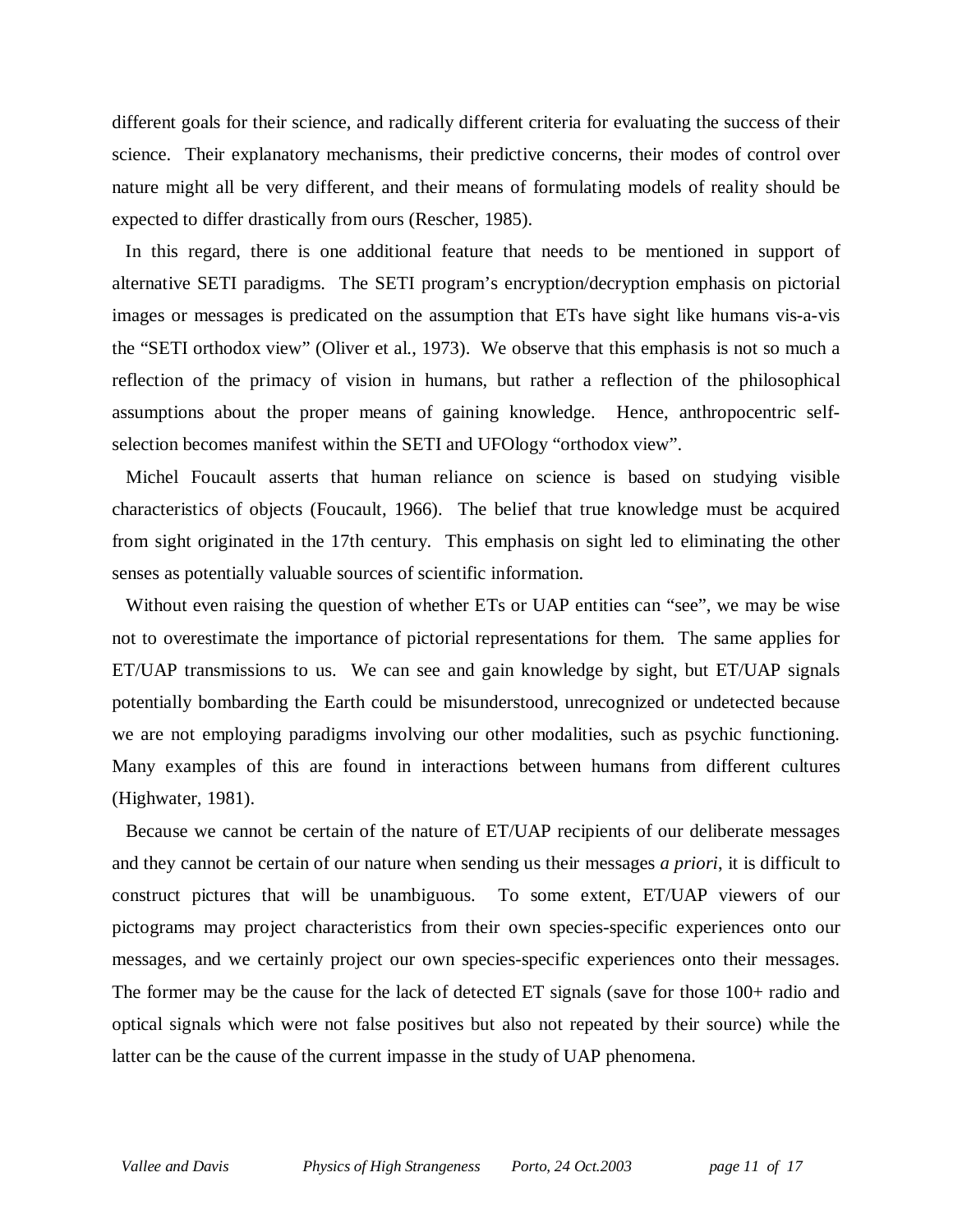#### **Semiotics**

In his analysis of the communication problem SETI Institute psychologist Doug Vakoch has advocated the application of semiotics, the general theory of signs (D. A. Vakoch, private communication, 1999), where a sign is something that represents something else, the signified. For example the words "the coin" might represent the object you hold in your hand.

 In interstellar messages, in terms of classical information theory, there is no innate relationship between the form of the message and the content borne by the message. Once the information of the message is decided upon, an efficient means of encoding it is sought. In this approach, there is a purely arbitrary connection between content and form of the message. Semiotic-based messages have a wider range of possibilities for relating form and content.

 Semioticians categorize signs according to the ways that the sign and signified are related to one another. In the association between the sign "the coin" and its signified object, this relationship is purely arbitrary. The sign for this object could have well been "the poofhoffer". This is a purely conventional association. In semiotics, when the association between sign and signified is arbitrary, the sign is referred to as a symbol. With symbols, there is no intrinsic connection between the form of expression (the sign) and the content that is expressed (the signified).

 There are alternatives to the arbitrary connection between sign and signified that are seen in symbols. One alternative is the icon, a sign that bears a physical resemblance to the signified. With icons, the form of the message reflects its contents. For example, the profile of the man on a modern American quarter is an icon for a specific man who was the first President of the United States. We can also represent the same man with the symbol "George Washington". In the former case, the image of Washington is an icon because it physically resembles the signified. Icons can also be used when the signified is less concrete. For example, the scales of justice icon represents the concept of justice because there is similarity between the sign (scales that balance two weights) and the signified (concept of justice, which involves a balance between transgression and punishment).

 It is also helpful to realize that icons are not specific to the visual sensory modality. It is possible to have a sign that physically resembles the signified in a nonvisual way. For example,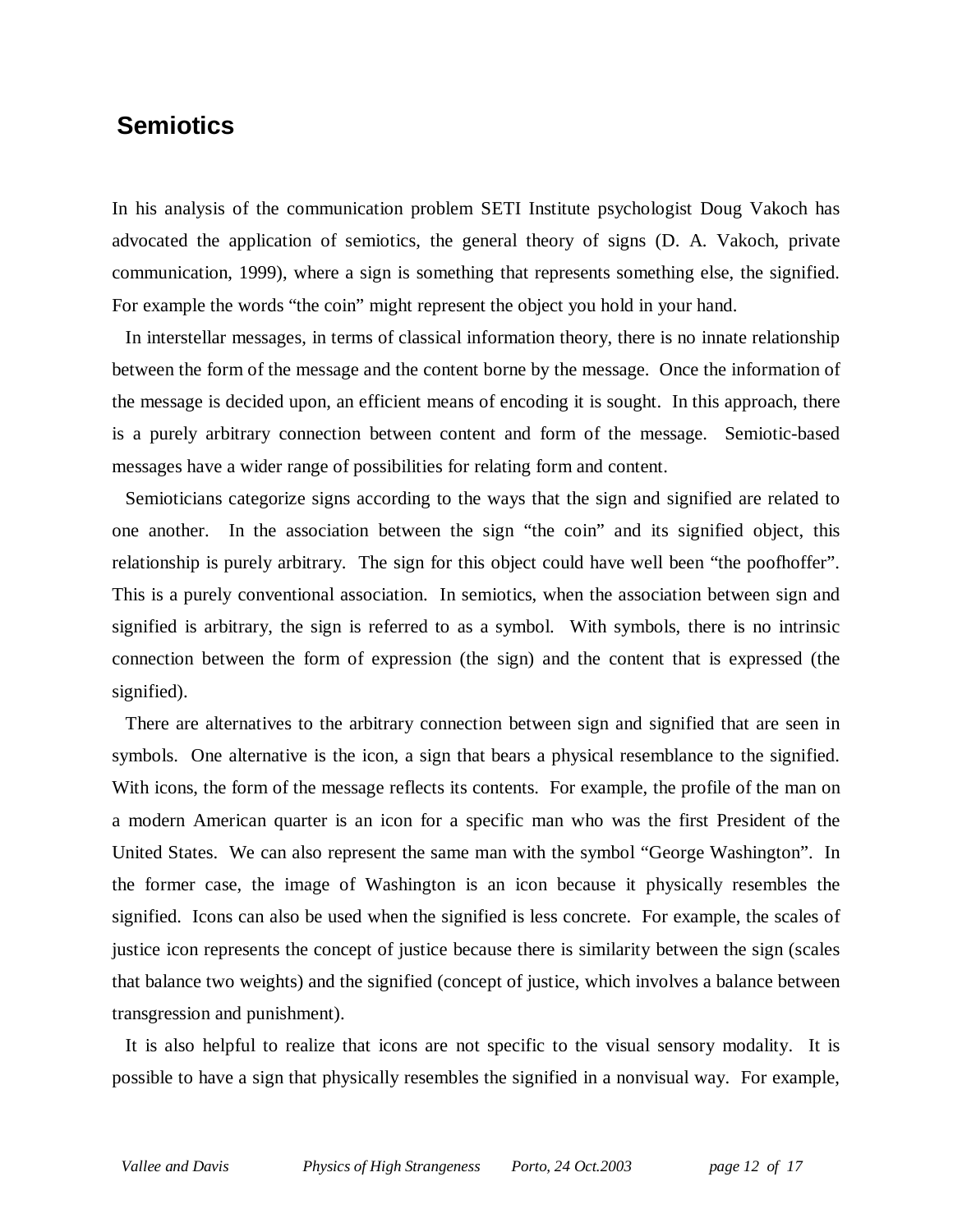the fly Spilomyia hamifera beats its wings at a frequency very close to the wing-beat frequency of the dangerous wasp Dolichovespula arenaria. As a result, when one of these flies is in the vicinity of a group of these wasps, the fly gains some immunity from attack by insect-eating birds. The fly's mimicry of the wasps occurs within the auditory modality. It is not attacked by would-be predators because it sounds like the wasps. In short, the fly's defense strategy is based on producing an auditory icon, in which the fly's wing-beating (the sign) physically resembles the wing-beat of the wasps (the signified) (D. A. Vakoch, private communication, 1999).

 Icons could function in any sensory modality. Given that we are not sure which sensory modality will be primary for ETs/UAP, a sign for communication that is not reliant on any particular sensory modality would be preferable. In SETI/CETI, electromagnetic radiation is used as an iconic representation, allowing a direct communication of concepts (Earth chemistry, solar system organization, human DNA, math, geometry, etc.) without encoding the message into a format specific to a particular sensory modality. In using icons, the message's recipients are pointed directly toward the phenomena of interest, and not toward our models of these phenomena.

 From a more complete perspective, the sign and the signified are in a triadic with the interpreter of the relationship. Thus, the similarity that exists between an icon and its referent does not exist independently of the intelligence perceiving this similarity. Although in iconicity there is a natural connection between the sign and the signified, this connection cannot exist without intelligence to observe the connection.

 Ultimately, the problem of iconicity is that similarity is in the eye of the beholder. And because we do not know what ETs/UAP are really like, we cannot be sure that what to us seems an obvious similarity will be seen as such by an intelligence with a different biology, culture, and history, possibly originating in a different universe. Thus, judgment of similarity is not purely objective, but is influenced by a variety of factors that impact conventions of interpretation.

#### **The UAP and Abduction Problem**

The aforementioned behavior of UAP is not fundamentally absurd. This apparent absurdity is merely a reflection of the cognitive mismatch or the Incommensurability Problem that exists between humans and the phenomenon.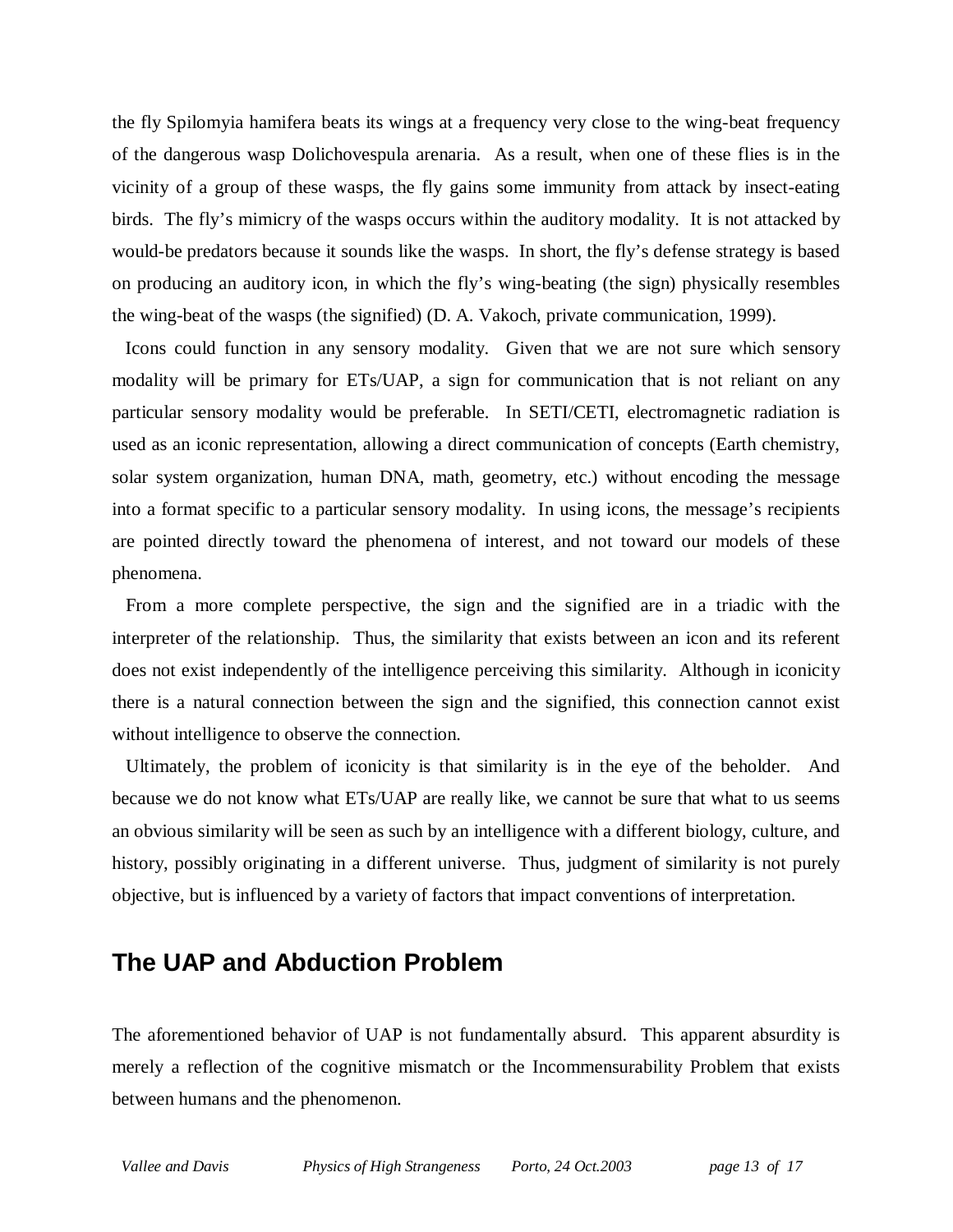In this particular case, UAP are sending the message and we are the recipients. The message(s) they are sending to us are icons, icons fashioned by the phenomenon and sent to us via various sensory modalities. The difference between our respective cultures, biologies, sensory modalities, histories, dimensional existence, physical evolution, models of nature and science, etc. is directly responsible for our lack of understanding of the phenomenon and its message. We cannot see what UAP believe to be (iconical) similarities in the message that is intended for us. These stated differences directly impact our conventions of interpretation in such a way as to impair our recognition of the "similarity" between the sign and the signified contained within the icons of the UAP message, further impairing our ability to "see and understand" the potential message.

 The difference between the sensory modalities of UAP entities and humans is responsible for our inability to properly detect the UAP message (icons) and correspond with them. This difference may also prevent us from correctly interpreting what their icons are if we do in fact recognize them. In this regard, recall that we will project our own species-specific experiences onto their icons (messages) thus manifesting the appearance of "absurdity" during the human-UAP interaction.

 UFO abduction cases may exemplify this, in the sense that the "absurd" activities (or scenes) concurrent with abduction events could merely be the iconical defense mechanism deployed by the UAP to protect itself from the victim/subject much like the way Spilomyia hamifera protects itself from insect eating birds by mimicry.

 Kuiper (1977) and Freitas (1980) suggest that ETs/UAP visiting Earth would find it necessary to hide themselves from our detection mechanisms until they have assessed our technological layer or potential threat and hazards. They would employ an adaptive multi-layer risk program to avoid danger. Low observable stealth such as simple camouflage through mimicry, which works well in nature, may be the technique of choice for visiting UAP/ETI experienced in surveillance (Stride, 1998). Examples of mimicry techniques are UAP/ETI entering the atmosphere with either the look or trajectory of a meteor or hidden within a meteor shower, behaving like dark meteors without the associated optical signature, hiding within an artificial or natural cloud or a satellite reentry, behaving as pseudo-stars sitting stationary over certain regions, or mimicking man-made aircraft's aggregate features (Stride, 1998). Another possibility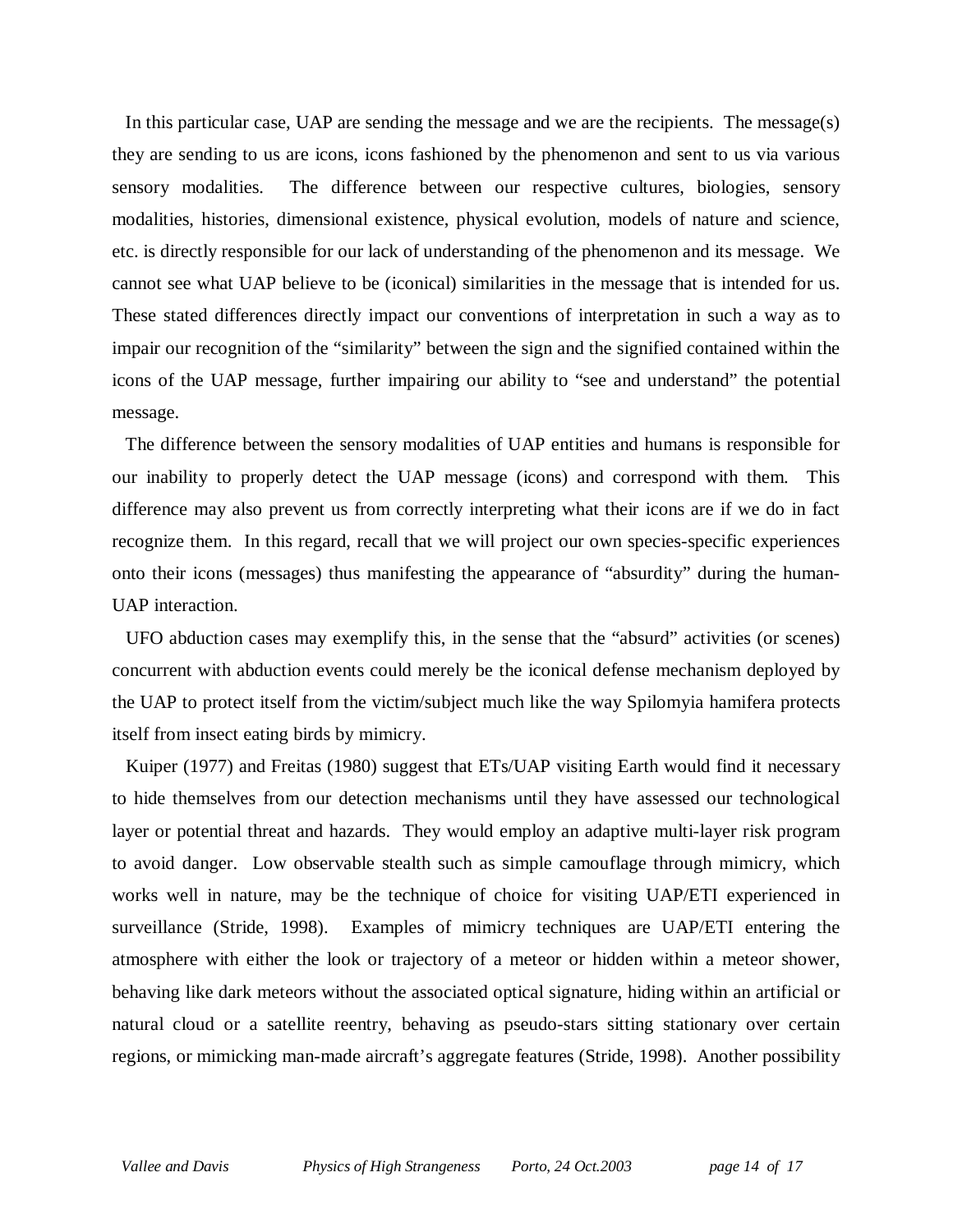is mimicry techniques employed for the manipulation of human consciousness to induce the various manifestations of "absurd" interactions or scenery associated with the encounter.

# **Conclusion**

Modern engineering has made us familiar with display technologies that produce threedimensional images with color, motion and perspective through physical devices. We speculate that UAP are analogous to these display technologies but utilize a wider range of variables to operate on the percipients and, through them, on human culture. The long time scale and the global nature of the effects make it difficult to test hypotheses involving such cultural effects.

 Science fiction has familiarized us with the concept of machines (or beings) projecting an image of themselves that systematically confuses observers. One could imagine that UAP represent physical craft equipped with the means to interact both with the surrounding atmosphere and with the senses of observers in such a way as to convey a false image of their real nature. One could argue that such an object could use microwave devices to create perceptual hallucinations in the witnesses (including messages that are heard by a single individual in a group).

 Even such a complex scheme, however, fails to explain all the reported effects and the subsequent behavior changes in close-range witnesses. We must assume something more, the triggering of deep-seated processes within their personality. The question then becomes: to what extent are these effects evidence of a purposeful action of the operators? To answer this question, and to test more fully the hypothesis that UAP phenomena are both physical and psychic in nature, we need much better investigations, a great upgrading of data quality, and a more informed analysis not only of the object being described, but of the impact of the observation on the witnesses and their social environment.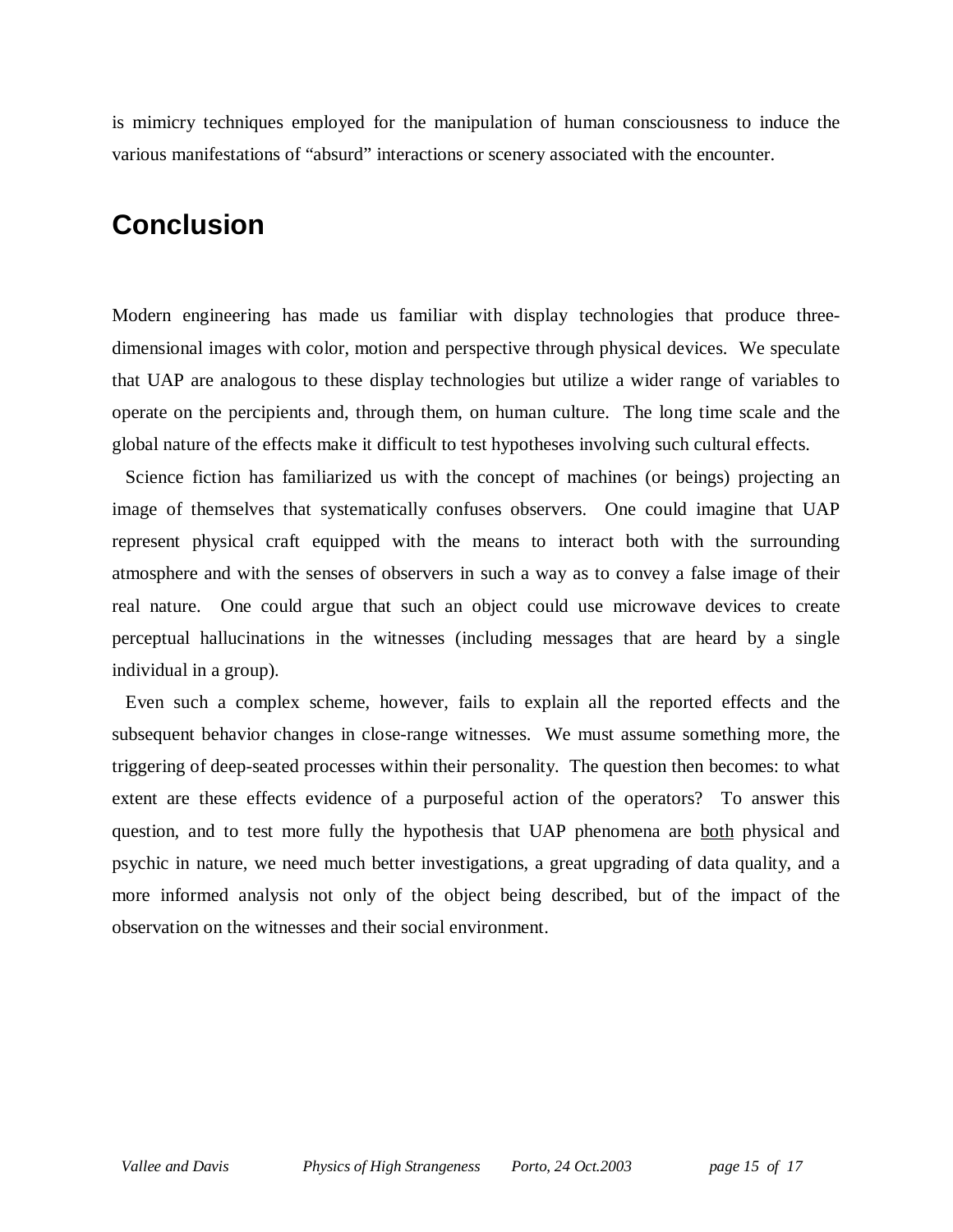#### **References**

Davis, E.W. (2001). "Wormhole-Stargates: Tunneling Through The Cosmic Neighborhood", *MUFON 2001 International UFO Symposium Proceedings*, Irvine, CA, pp. 32-50.

Foucault, M., (1966). *The Order of Things*, trans. by A. Sheridan, Random House, N.Y.

- Freitas, R. A., (1980). "A Self-Reproducing Interstellar Probe", *J. British Interplanetary Soc*, **33**, pp. 251-264.
- Highwater, J., (1981). *The Primal Mind: Vision and Reality in Indian America*, Meridian, N.Y.
- Kaku, M. (1995). *Hyperspace: A Scientific Odyssey Through Parallel Universes, Time-Warps, and the 10th Dimension*, Anchor Books Doubleday, N.Y.
- Kuiper, T. B. H. and Morris, M., (1977). "Searching for Extraterrestrial Civilizations", *Science*, **196**, pp. 616-621.
- Morris, M.S. and Thorne, K. S. (1988) "Wormholes in spacetime and their use for interstellar travel: A tool for teaching general relativity", *Am. J. Phys*., **56**, no. 5, pp. 395-412.
- Oliver, B.M., et al., (1973). *Project Cyclops: A Design Study of a System for Detecting Extraterrestrial Intelligent Life*, NASA-Ames Research Center, CR 114445, pp. 177-181.
- Rescher, N., (1985). "Extraterrestrial Science", in *Extraterrestrials: Science and Alien Intelligence*, E. Regis Jr., ed., Cambridge Univ. Press, Cambridge, U.K.
- Rucker, R. (1984). *The Fourth Dimension: A Guided Tour of the Higher Universes*, Houghton- Mifflin Co., Boston.
- Schwarzschild, B. (2000). "Theorists and Experimenters Seek to Learn Why Gravity Is So Weak," *Physics Today*, **53**, no. 9, pp. 22-24.
- Stride, S. L., (1998). "SETV The Search for Extraterrestrial Visitation: Introduction to a Heterotic Strategy in the Search for ETI", submitted *JSE* manuscript, Fall, 1998.
- Tough, A. (2000) [http://members.aol.com/AllenTough/strategies.html,](http://members.aol.com/AllenTough/strategies.html) Univ. of Toronto, Canada.
- Vakoch, D. A., (1995). "Constructing messages to extraterrestrials: An exosemiotic approach", Paper IAA-95-IAA.9.2.05 presented at the *SETI: Interdisciplinary Aspects Review Meeting*, *46th International Astronautical Congress*, Oslo, Norway.

Vallee, J.F. (1975a). *The Invisible College*, E. P. Dutton, N.Y.